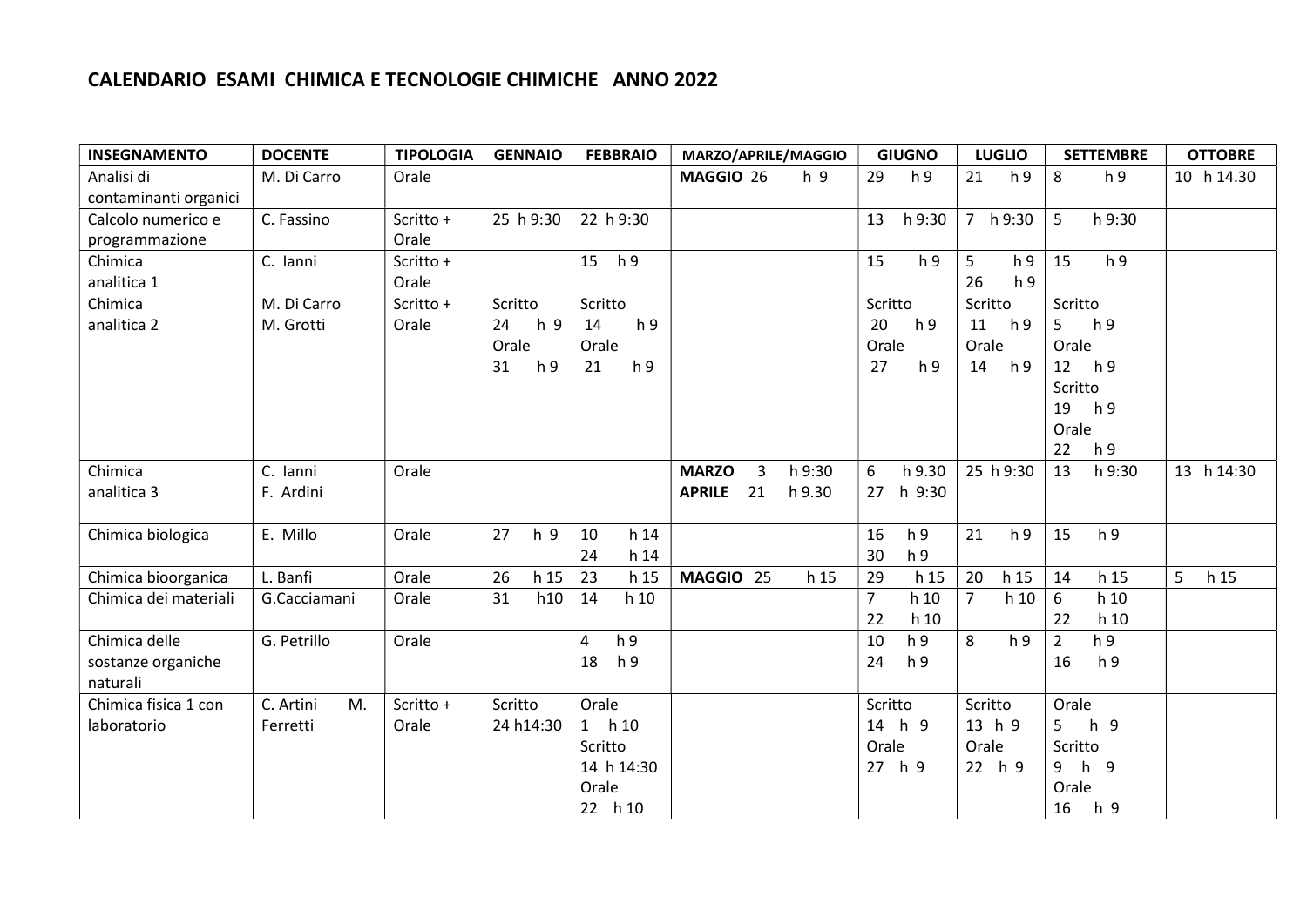| <b>INSEGNAMENTO</b>  | <b>DOCENTE</b> | <b>TIPOLOGIA</b> | <b>GENNAIO</b>                   | <b>FEBBRAIO</b>                | MARZO/APRILE/MAGGIO | <b>GIUGNO</b>        | <b>LUGLIO</b>                  | <b>SETTEMBRE</b>                   | <b>OTTOBRE</b> |
|----------------------|----------------|------------------|----------------------------------|--------------------------------|---------------------|----------------------|--------------------------------|------------------------------------|----------------|
| Chimica fisica 2 con | F. Canepa      | Scritto +        | Scritto                          | Orale                          |                     | Scritto              | Orale                          | Scritto                            |                |
| laboratorio          |                | Orale            | $\overline{7}$<br>h <sub>9</sub> | h 9<br>11                      |                     | 13 h 9               | 12 h 9                         | 31 Agosto h 9                      |                |
| (8CFU)               |                |                  | 31<br>h <sub>9</sub>             | 22<br>h <sub>9</sub>           |                     | Orale                | Scritto                        | Orale                              |                |
|                      |                |                  |                                  |                                |                     | 21<br>h 9            | 19 h 9                         | 6<br>h <sub>9</sub>                |                |
|                      |                |                  |                                  |                                |                     | Scritto              | Orale                          | Scritto                            |                |
|                      |                |                  |                                  |                                |                     | 28<br>h 9            | 25 h 9                         | 13<br>h 9                          |                |
|                      |                |                  |                                  |                                |                     |                      |                                | Orale                              |                |
|                      |                |                  |                                  |                                |                     |                      |                                | 15<br>h 9                          |                |
| Chimica fisica 3     | M. Ottonelli   | Orale            | 25<br>h <sub>10</sub>            | 22<br>h <sub>10</sub>          |                     | h 10<br>14           | 5<br>h <sub>10</sub>           | $\boldsymbol{6}$<br>h 10           |                |
|                      |                |                  |                                  |                                |                     |                      | 19<br>h 10                     | 20<br>h 10                         |                |
| Chimica fisica dello | D. Peddis      | Orale            |                                  | 11 h 9                         |                     | h <sub>9</sub><br>16 | 8<br>h <sub>9</sub>            | $\boldsymbol{9}$<br>h <sub>9</sub> | h 9<br>14      |
| stato solido         |                |                  |                                  |                                |                     |                      | 26<br>h <sub>9</sub>           | 23<br>h 9                          |                |
| Chimica fisica       | A. Reverberi   | Orale            |                                  | h 9<br>$\mathbf{1}$            |                     | h <sub>9</sub><br>10 | 19<br>h <sub>9</sub>           | h 9<br>13                          |                |
| industriale          |                |                  |                                  | 22<br>h 9                      |                     |                      |                                | 28<br>h 9                          |                |
| Chimica generale e   | D.Colombara S. | Scritto +        |                                  | Orale                          |                     | scritto              | scritto                        | scritto                            |                |
| inorganica con       | De Negri P.    | Orale            |                                  | $\mathbf{1}$<br>h <sub>9</sub> |                     | 14 h 9:30            | 8 h9:30                        | 9 h 9:30                           |                |
| laboratorio          | Riani          |                  |                                  | Scritto                        |                     | orale                | orale                          | orale                              |                |
|                      |                |                  |                                  | 4 h9:30                        |                     | h <sub>9</sub><br>16 | 13<br>h9                       | 13 h 9                             |                |
|                      |                |                  |                                  | Orale                          |                     |                      |                                |                                    |                |
|                      |                |                  |                                  | 10 h 9                         |                     |                      |                                |                                    |                |
|                      |                |                  |                                  | Scritto                        |                     |                      |                                |                                    |                |
|                      |                |                  |                                  | 16 h 9:30                      |                     |                      |                                |                                    |                |
|                      |                |                  |                                  | Orale                          |                     |                      |                                |                                    |                |
|                      |                |                  |                                  | 21<br>h <sub>9</sub>           |                     |                      |                                |                                    |                |
| Chimica inorganica 1 | S. Delsante    | Orale            | h <sub>9</sub><br>24             | 23<br>h9                       |                     | h9<br>15             | h <sub>9</sub><br>$\mathbf{1}$ | h <sub>9</sub><br>6                |                |
| con laboratorio      |                |                  |                                  |                                |                     |                      | 20<br>h 9                      | 20<br>h 9                          |                |
| Chimica inorganica 2 | S. Delsante    | Scritto +        | Scritto                          | Orale                          | MARZO 3<br>h 9      | Scritto              | Scritto                        | Scritto                            |                |
|                      |                | Orale            | 31<br>h <sub>9</sub>             | 3 h9                           |                     | 10<br>h 9            | 15<br>h 9                      | 5<br>h <sub>9</sub>                |                |
|                      |                |                  |                                  | Scritto                        |                     | Orale                | Orale                          | Orale                              |                |
|                      |                |                  |                                  | 28 h 9                         |                     | 14<br>h <sub>9</sub> | 18<br>h 9                      | 8<br>h <sub>9</sub>                |                |
|                      |                |                  |                                  |                                |                     | Scritto              |                                | Scritto                            |                |
|                      |                |                  |                                  |                                |                     | 27<br>h <sub>9</sub> |                                | 19<br>h 9                          |                |
|                      |                |                  |                                  |                                |                     | Orale                |                                | Orale                              |                |
|                      |                |                  |                                  |                                |                     | 30<br>h <sub>9</sub> |                                | 22<br>h 9                          |                |
|                      |                |                  |                                  |                                |                     |                      |                                |                                    |                |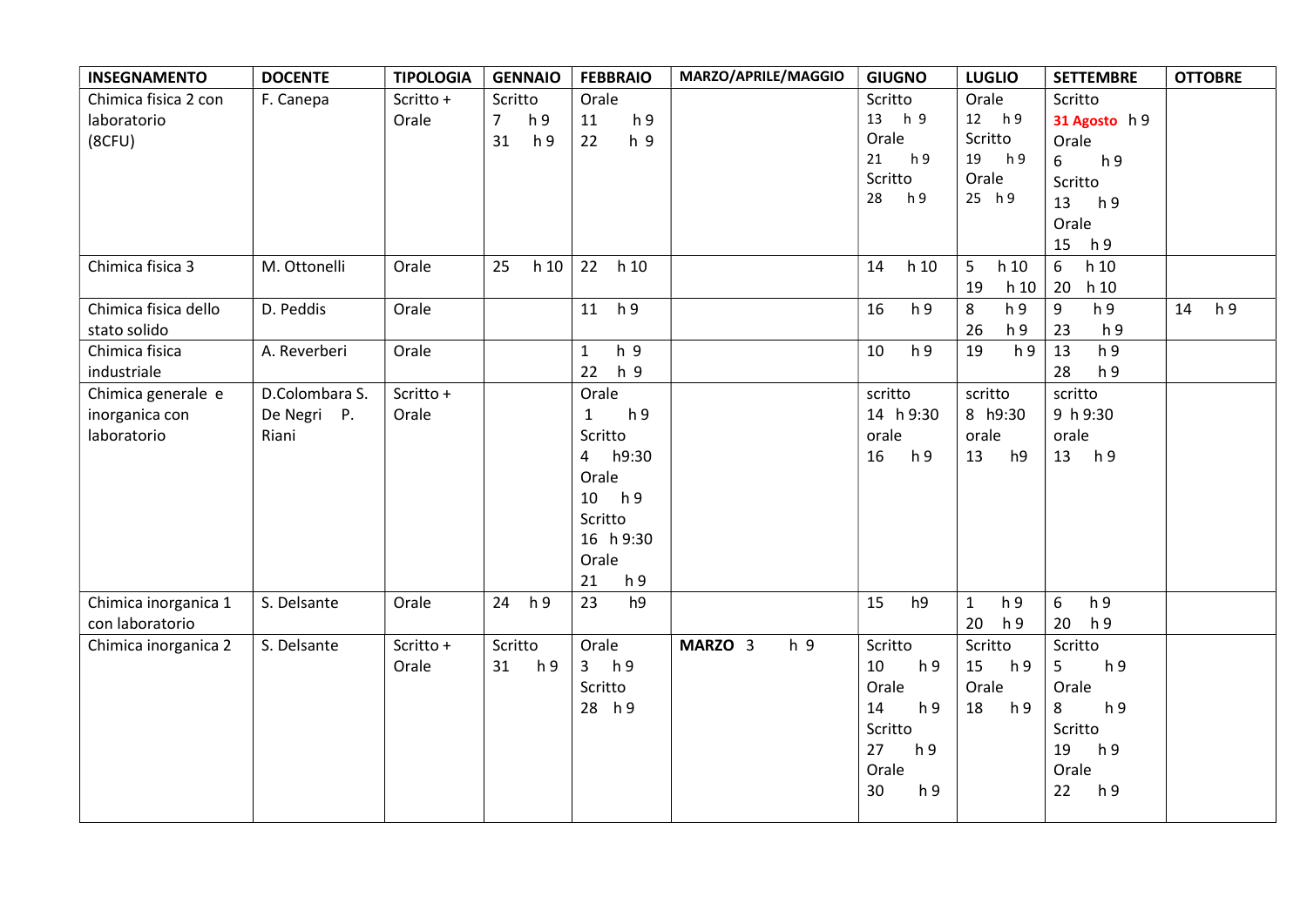| <b>INSEGNAMENTO</b>                                                         | <b>DOCENTE</b>             | <b>TIPOLOGIA</b>   | <b>GENNAIO</b>                           | <b>FEBBRAIO</b>                                            | MARZO/APRILE/MAGGIO                   | <b>GIUGNO</b>                                              | <b>LUGLIO</b>                             | <b>SETTEMBRE</b>                                         | <b>OTTOBRE</b>                    |
|-----------------------------------------------------------------------------|----------------------------|--------------------|------------------------------------------|------------------------------------------------------------|---------------------------------------|------------------------------------------------------------|-------------------------------------------|----------------------------------------------------------|-----------------------------------|
| Chimica organica 1                                                          | L. Banfi                   | Scritto +<br>Orale | h <sub>9</sub><br>24                     | 9 h 9                                                      |                                       | 22<br>h <sub>9</sub>                                       | 6<br>h 9<br>27<br>h <sub>9</sub>          | h <sub>9</sub><br>$\overline{7}$<br>h <sub>9</sub><br>21 |                                   |
| Chimica organica 2                                                          | L. Bianchi                 | Scritto +<br>orale | 26<br>h 9                                | 24 h 10:30                                                 |                                       | 23 h 10:30                                                 | 21 h1030                                  | h 10:30<br>8<br>22<br>h 10:30                            |                                   |
| Chimica organica 3                                                          | L. Banfi                   | Orale              |                                          | $\overline{7}$<br>h <sub>9</sub><br>21<br>h <sub>9</sub>   | <b>MAGGIO</b><br>30<br>h <sub>9</sub> | h <sub>9</sub><br>27                                       | 11<br>h <sub>9</sub>                      | h <sub>9</sub><br>12<br>h15<br>26                        |                                   |
| Colloidi e interfasi                                                        | C. Costa                   | Orale              |                                          | $\overline{2}$<br>h <sub>10</sub><br>16<br>h <sub>10</sub> | MAGGIO 25<br>h <sub>10</sub>          | 15<br>h 10                                                 | 13<br>h 10                                | 14<br>h <sub>10</sub>                                    |                                   |
| Energia e sviluppo<br>sostenibile                                           | A. Servida                 | Orale              | 26 h 10                                  | 9<br>h <sub>10</sub><br>23<br>h 10                         |                                       | 8<br>h 10<br>22<br>h10                                     | 6<br>h 10<br>20<br>h 10                   | $\overline{7}$<br>h10<br>21<br>h <sub>10</sub>           | 5 <sup>1</sup><br>h 10            |
| Fisica generale con<br>laboratorio                                          | F. Gatti                   | Scritto            | 26<br>h 9                                |                                                            |                                       | 14<br>h 9                                                  | 11<br>h <sub>9</sub>                      | 6<br>h <sub>9</sub><br>h <sub>9</sub><br>19              |                                   |
| Fondamenti di<br>fisiologia e<br>farmacologia                               | C. Cervetto<br>L. Vergani  | Orale              | 26 h 9:30                                | 10 h 9:30                                                  | MAGGIO 26 h 9:30                      | 15<br>h 9:30                                               | 19 h 9:30                                 | 5<br>h 9:30<br>h 9:30<br>19                              |                                   |
| Fondamenti di<br>tecnologie chimiche<br>per l'industria e per<br>l'ambiente | A. Servida<br>A. Comite    | Orale              | 25 h 11                                  | 8<br>h <sub>11</sub><br>h <sub>11</sub><br>22              |                                       | $\overline{7}$<br>h <sub>11</sub><br>28<br>h <sub>11</sub> | 12<br>h 11<br>26<br>h 11                  | 6<br>h <sub>11</sub><br>20<br>h <sub>11</sub>            | $\overline{4}$<br>h <sub>11</sub> |
| Inquinanti e loro<br>impatto ambientale                                     | S. Vicini                  | Orale              | 28 h14:30                                | 11 h 14:30                                                 | MAGGIO 25 h 14:30                     | 13 h 14:30<br>28 h 14:30                                   | 15 h14:30                                 | $\overline{2}$<br>h 14:30<br>23<br>h 14:30               |                                   |
| Istituzioni di<br>matematiche<br>(Elementi di<br>matematica 1 e 2)          | S. Negri                   | Scritto +<br>Orale | Scritto<br>28 h 10<br>Orale<br>31<br>h10 | Scritto<br>18 h 10<br>Orale<br>21<br>h <sub>10</sub>       |                                       | Scritto<br>h 10<br>24<br>Orale<br>28<br>h <sub>10</sub>    | Scritto<br>14 h 10<br>Orale<br>18<br>h 10 | Scritto<br>16 h 10<br>orale<br>19<br>h 10                |                                   |
| Laboratorio di chimica<br>organica                                          | R. Riva                    | Scritto +<br>orale | 26<br>h 9                                | 24<br>h <sub>9</sub>                                       |                                       | 23<br>h <sub>9</sub>                                       | 21<br>h <sub>9</sub>                      | h <sub>9</sub><br>8<br>22<br>h <sub>9</sub>              |                                   |
| Metallurgia                                                                 | P. Piccardo                | Orale              |                                          | 3<br>h <sub>9</sub><br>h <sub>9</sub><br>21                |                                       | 13<br>h 9<br>30<br>h 9                                     | 14 h 9<br>21 h 9.30                       | h <sub>9</sub><br>$\overline{7}$<br>23<br>h <sub>9</sub> |                                   |
| Principi di chimica<br>industriale                                          | A. Comite<br>O. Monticelli | Orale              | 25<br>h <sub>9</sub>                     | 9<br>h 9                                                   |                                       | 16<br>h <sub>9</sub><br>29<br>h <sub>9</sub>               | 21<br>h <sub>9</sub>                      | $\overline{7}$<br>h <sub>9</sub>                         |                                   |
|                                                                             |                            |                    |                                          |                                                            |                                       |                                                            |                                           |                                                          |                                   |